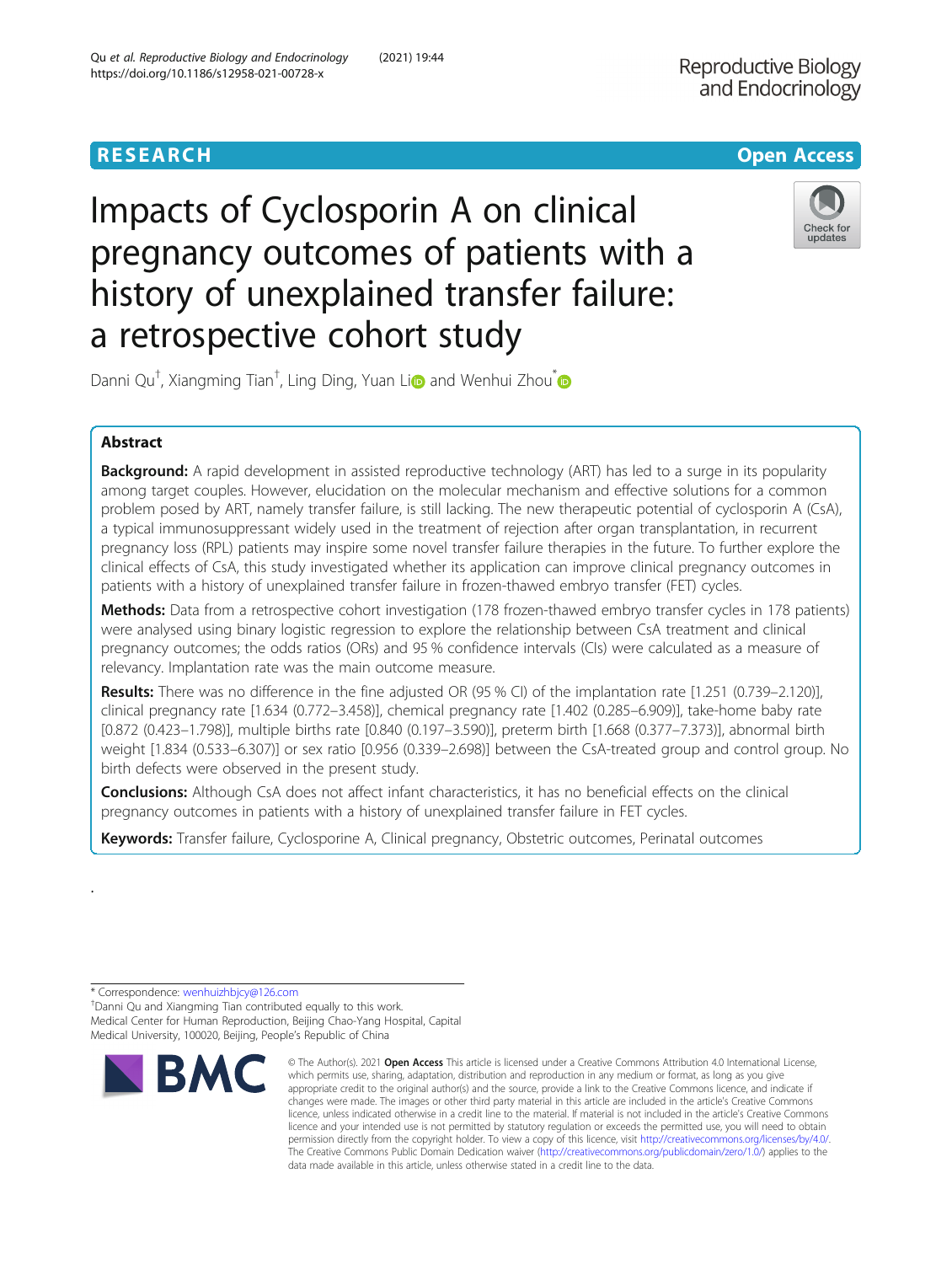# Background

While assisted reproductive technology (ART) has greatly improved outcomes in human infertility, it has also presented some new challenges, such as transfer failure, which is common. Although it has been indicated that various factors, including some healthy lifestyle habits, are involved in the success of embryo implantation, it has been gradually acknowledged that a perfect synchrony between a healthy blastocyst and the receptive endometrium is the main factor responsible for the success  $[1-8]$  $[1-8]$  $[1-8]$  $[1-8]$ . However, due to a lack of knowledge on the detailed molecular mechanism underlying the crosstalk between a blastocyst and endometrium, effective treatment methods for transfer failure in clinical practice are still scarce.

Cyclosporine A (CsA) induces immune tolerance via a broad biological impact on various immune cells. It is a typical immunosuppressant widely used in the treatment of rejection after organ transplantation and some autoimmune diseases  $[9-19]$  $[9-19]$  $[9-19]$  $[9-19]$ . Further, owing to its modulatory effect on apoptosis and proliferation, CsA is also used as a potential therapeutic measure in other medical conditions such as neuronal damage, hepatic failure, myocardial infarction and congenital muscular dystrophy [[20](#page-7-0)–[24](#page-7-0)]. Overall, the effects of CsA on the human body are far more complicated and comprehensive than those known to researchers.

Successful implantation and normal pregnancy depend on a perfect collaboration between foetus-derived trophoblasts and various mother-derived cells. This collaboration establishes a unique immune microenvironment that supports foetal development until delivery. Desynchronisations between the embryo and endometrium, such as those caused by immune disturbance (excessive activation of immune competent cells at the maternalfoetal interface) and/or dysfunctions of trophoblasts are closely involved in several pregnancy-related complications, including recurrent implantation failure, miscarriage, preeclampsia, foetal growth restriction, and so forth [\[1,](#page-6-0) [25](#page-7-0)–[28\]](#page-7-0). Our previous in vitro studies confirmed a favourable modulatory effect of CsA on human firsttrimester trophoblast cell function. Another animal study suggested a beneficial effect of CsA on maternalfoetal immune tolerance and pregnancy outcome improvement in abortion-prone matings [[29](#page-7-0)–[31](#page-7-0)]. These results indicate a new therapeutic potential of CsA as a trophoblast function enhancer and a simultaneous immune microenvironment regulator  $[29-31]$  $[29-31]$  $[29-31]$  $[29-31]$ , which may shed light on the treatment of transfer failure. However, whether CsA can improve embryo implantation rate in patients with transfer failure remains unclear.

Thus, the present study retrospectively analysed the clinical pregnancy outcomes in patients with a history of unexplained transfer failure categorized either in the conventional luteal support therapy group or the CsA luteal support therapy group. We hope this study can better assess the clinical application value of CsA and provide guidance, as well as new ideas, for transfer failure treatment.

# Methods

#### Patients

We enrolled 178 women with at least one prior transfer failure who underwent frozen embryo transfer (FET) cycles with  $(n = 58)$  or without  $(n = 120)$  CsA administration from February 2017 to December 2019 in the Medical Center for Human Reproduction, Beijing Chao-Yang Hospital, Beijing, China. A retrospective cohort study was then performed to analyse the clinical pregnancy outcomes of patients in FET cycles. This retrospective study was approved by the Human Research Ethics Committee of Beijing Chao-Yang Hospital; all patients agreed to provide their therapy information.

The inclusion criteria were: patients who received conventional in vitro fertilization (IVF) or introcytoplasmic sperm injection (ICSI) and also accepted  $\geq 1$  transfer cycle with at least 1 high-quality embryo transferred per cycle but have not succeeded in pregnancy yet. The exclusion criteria include: (1) uterine factors: uterine malformations, post myomectomy of submucous myomas, intrauterine adhesions and other factors affecting the endometrium; (2) embryo factors: poor embryo quality (scored less than grade 3); (3) patients with rescue ICSI or testicular and epididymal sperm extraction; (4) pelvic endometriosis, endometrial cyst of the ovary or adenomyosis, etc.; (5) other systemic factors, including antiphospholipid syndrome (APS), pre-thrombolic state (PTS), autoimmune diseases (AID).

### Frozen‐thawing embryo transfer procedure

Endometrial preparation methods included natural and artificial cycles according to our previously described protocols [[32\]](#page-7-0). Progesterone (Zhejiang Xianju Pharmaceutical. Co. LTD, Hangzhou, China) of 80 mg was injected intramuscularly to transform endometrium when endometrium thickness was more than 7 millimeters (mm). Progesterone support was kept to the day of serum human chorionic gonadotropin (HCG) examination.

The warming process was performed according to the instruction of the manufacture (KITAZATO). Briefly, the cryopreservation carriers were directly inserted into the pre-warmed warming thawing solution (37 °C) for 1 min. Then the warmed embryos were suspended in dilution solution, washing solution 1 and washing solution 2 for 3, 5 and 1 min. at room temperature, respectively. Embryos were generally transferred on day 3 or day 5 after being incubated for 2 h.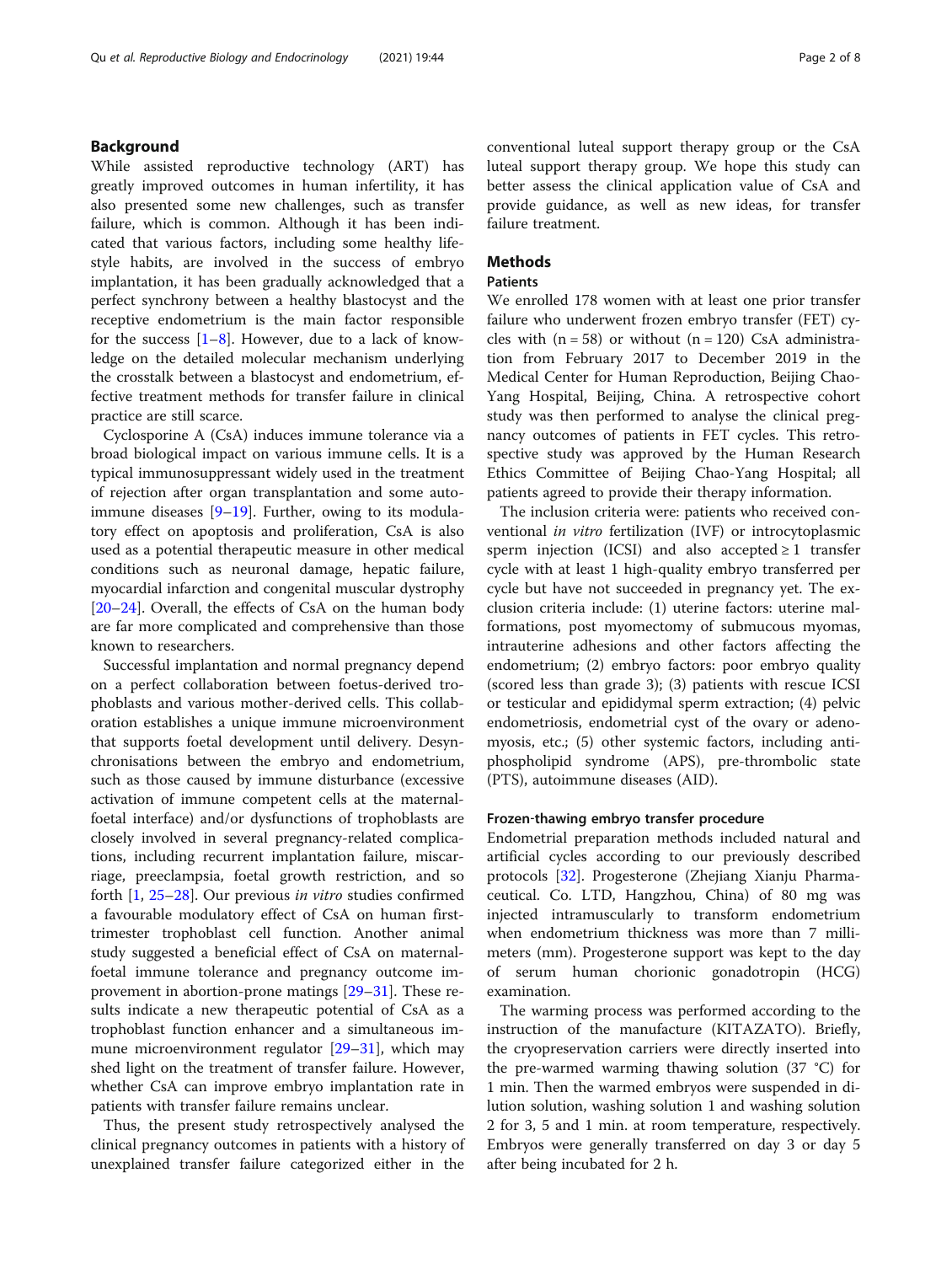Embryos were graded according to our previous publication, using Istanbul consensus and the Gardner scoring systems [\[32](#page-7-0)–[35\]](#page-7-0). In order to eliminate the effects of embryo quality on pregnancy outcome, only embryos transferred in the 8-cell stage or at least one embryo transferred in the 8-cell stage on day 3 of the cleavage stage and embryos graded over 3BB on days 5–6 in the blastocyst stage were recruited in the present study.

# CsA addition

Embryo implantation involves a series of complicated biological processes and there are no specific guidelines regarding the application of CsA in transfer failure treatment. Therefore, the attending physician made the decision whether to use CsA based on the inclusion and exclusion criteria stated before. In addition, the patient couple had the right to make the ultimate decision whether or not to receive CsA treatment after they had thoroughly learned the possible benefits and drawbacks of the therapy.

Conventional luteal phase was supported with intramuscular progesterone injections of 80 mg / day and kept to the day of blood pregnancy test. In the CsA group, besides conventional tocolytic therapy, the oral administration of 50 mg CsA (Hang Zhou Zhong Mei Hua Dong Pharmaceutical Co., Hang Zhou, China) in the morning, noon, and evening was kept from the day before embryo transfer (ET) to the day of blood pregnancy test. Moreover, Patients with positive HCG (blood value  $\geq$  25 IU/mL) kept receiving CsA treatment to the day of ultrasound confirmation of clinical pregnancy.

### Outcome measurements

Serum ß-HCG was measured on the 12-14th day after transfer. A positive result was followed by an ultrasound scan of the uterus at gestational weeks 7–8. All of the infants were evaluated for gestational age, gender, birth weight, and defects at delivery. Pregnancy outcomes were collected from each couple by two professional follow-up personnels [[32](#page-7-0)–[34](#page-7-0)].

Pregnancy outcomes were recorded, including: implantation rate  $(IR)$  = the number of implanted embryos/ that of transferred embryos, clinical pregnancy rate  $(PR)$  = the number of patients with clinical pregnancy/ that of transferred patients, chemical pregnancy rate = the number of patients with chemical pregnancy/that of transferred patients and take-home baby rate = the number of cycles with live birth/that of transfer cycles. Positive HCG is a value of serum HCG  $\geq$  25 IU/mL on the HCG examination day. Biochemical pregnancy means positive HCG but an absence of gestational sac by ultrasound detection. Clinical pregnancy means the presence of intrauterine gestational sac by ultrasound at 7–8 gestation weeks [[32](#page-7-0)–[34](#page-7-0)].

### Statistics analysis

The data were reported as the mean ± standard deviation (SD), median (interquartile range) (IQR) or % (number/ total). Statistical analyses were carried out using SPSS statistics 20.

The baseline characteristics of patients including age, body mass index (BMI), basal follicular stimulating hormone (FSH) value, causes of infertility, the number of ET cycles, endometrium thickness, endometrium morphology, the number of total embryos cryopreserved and prior embryos transferred, the number of current cycle embryos transferred, development stage of ET embryos were compared with descriptive analysis.

Binary logistic regression was preformed to explore the effects of CsA treatment on clinical pregnancy outcomes, including IR, PR, take-home baby rate, singleton /multiple births rate, gestation weeks at birth, birth weight and sex ratio. Analyses were adjusted for potential confounders, such as age, BMI, number of ET cycles, number of ET embryos, endometrium thickness and the stage of embryos. The ORs and 95 % CIs were calculated as a measure of relevancy.

### Results

### Baseline characteristics of the patients

The general clinical information of patients in FET cycles included in the CsA (58 cycles) and control (120 cycles) groups is summarised in Table [1](#page-3-0). No statistical differences in the patients' age (years) at oocyte pick-up [32.0 (29.0-34.3) vs. 31.5 (29.0-35.0),  $P = 0.698$ ], patients' age during ET [33.5 (30.0-35.3) vs. 32.0 (30.0–36.0), P = 0.777], body mass index  $(BMI, kg/m^2)$   $[22.5 \pm 3.3$  vs.  $22.8 \pm 3.5$ ,  $P = 0.596$ , basal follicular stimulating hormone (FSH) value (IU/mL) [5.9 (4.3–7.4) vs. 6.0 (5.0– 8.0),  $P = 0.225$ , number of total embryos cryopreserved  $[6 (4–8) \text{ vs. } 5 (3–6), P = 0.138]$  and causes of infertility  $(P > 0.05)$  were found between the two groups. However, the number of ET cycles [2.0 (2.0–3.0) vs. 2.0 (2.0–2.0),  $p = 0.027$ ] and the number of total prior embryos transferred  $[2.0 (2.0–2.0)$  vs. 2.0  $(1.0–2.0)$ ,  $p = 0.006$ ] in the CsA group were higher than those in the control group. In addition, we presented the conditions of the embryos and the endometrium of patients in FET cycles, including the number  $[2.0 (2.0–3.0) \text{ vs. } 2.0 (2.0–2.0), P = 0.230]$ and development stage of the embryos ( $P > 0.05$ ) selected for ET, endometrium thickness (mm) [9.0 (8.0-10.3) vs. 9.0 (8.0-10.5),  $P = 0.632$ ] and endometrium morphology  $(P > 0.05)$ . No significant differences were observed in these parameters between the two groups.

### Effects of CsA on clinical outcomes

The clinical outcomes of the patients are included in Table [2;](#page-4-0) Fig. [1](#page-5-0). A total of 50 out of 107 transferred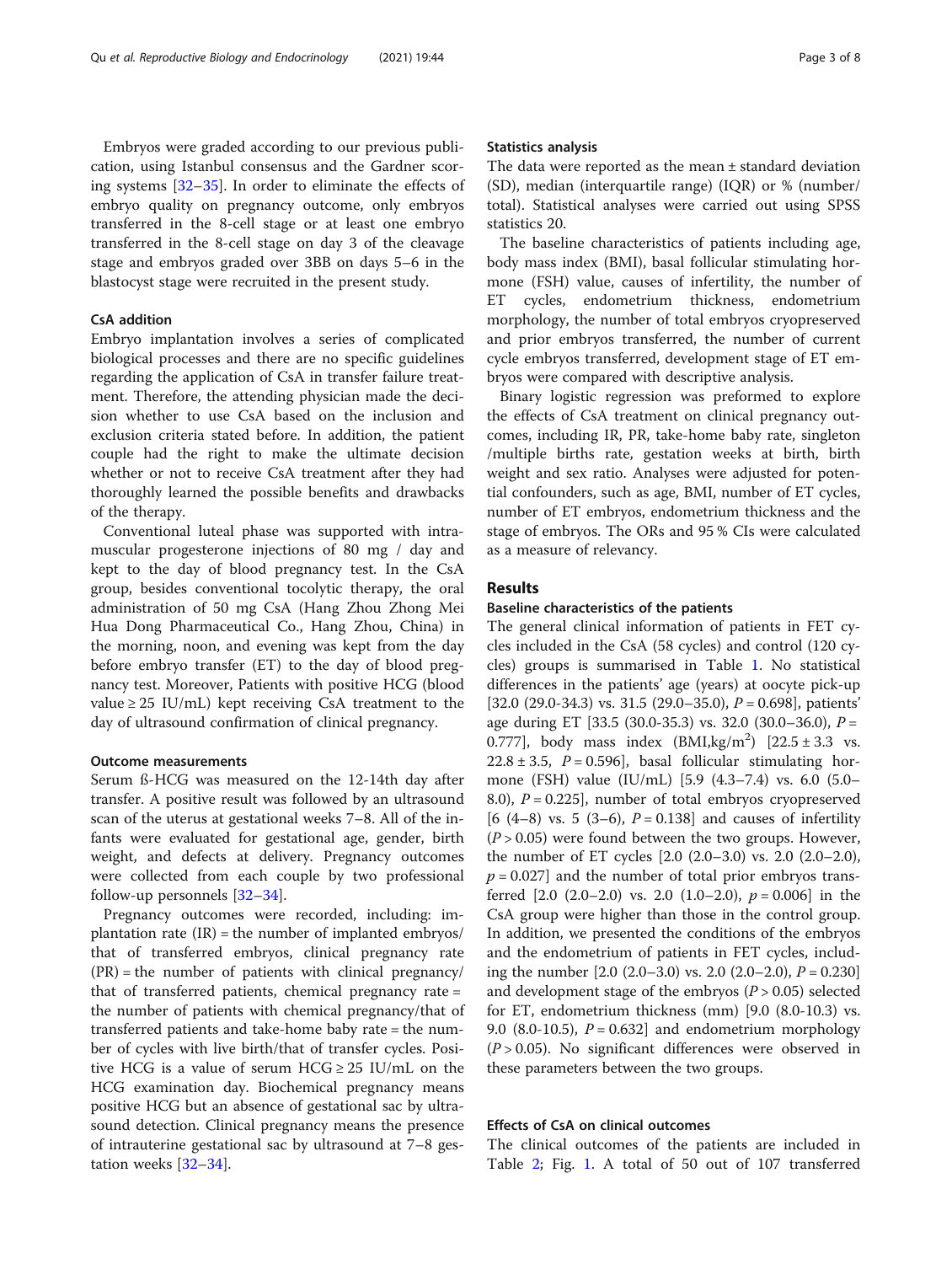### <span id="page-3-0"></span>Table 1 Baseline characteristics of patients

| Characteristic                           | CsA<br>$(N = 58)$   | Con<br>$(N = 120)$  | P value |
|------------------------------------------|---------------------|---------------------|---------|
| Patients' age at OPU (y)                 | 32.0 (29.0-34.3)    | 31.5 (29.0-35.0)    | 0.698   |
| Patients' age during ET (y)              | 33.5 (30.0-35.3)    | 32.0 (30.0-36.0)    | 0.777   |
| BMI ( $kg/m2$ )                          | $22.5 \pm 3.3$      | $22.8 \pm 3.5$      | 0.596   |
| Basal FSH (IU/mL)                        | $5.9(4.3 - 7.4)$    | $6.0$ $(5.0 - 8.0)$ | 0.225   |
| No. of ET cycles                         | $2.0 (2.0 - 3.0)^*$ | $2.0$ $(2.0-2.0)$   | 0.027   |
| No. of total embryos cryopreserved       | $6(4-8)$            | $5(3-6)$            | 0.138   |
| No. of current cycle embryos transferred | $2.0(2.0-3.0)$      | $2.0(2.0-2.0)$      | 0.230   |
| No. of total prior embryos transferred   | $2.0 (2.0 - 2.0)^*$ | $2.0(1.0-2.0)$      | 0.006   |
| Endometrium thickness(mm)                | $9.0 (8.0 - 10.3)$  | $9.0 (8.0 - 10.5)$  | 0.632   |
| Causes of Infertility                    |                     |                     | > 0.05  |
| Female (%)                               | 65.5 (38)           | 69.2 (83)           |         |
| Diminished ovarian reserve (%)           | 13.1(5)             | 14.5(12)            |         |
| Ovulation disease (%)                    | 18.4(7)             | 19.3 (16)           |         |
| Tubal disease (%)                        | 63.2 (24)           | 60.2 (50)           |         |
| Unexplained (%)                          | 5.3(2)              | 6.0(5)              |         |
| Male (%)                                 | 1.7(1)              | 5.8(7)              |         |
| Female and Male (%)                      | 27.6 (16)           | 22.5 (27)           |         |
| Others (%)                               | 5.2(3)              | 2.5(3)              |         |
| Primary (%)                              | 48.3 (28)           | 55.0 (66)           |         |
| Secondary (%)                            | 51.7 (30)           | 45.0 (54)           |         |
| Development stage of ET embryos          |                     |                     | > 0.05  |
| Day3 (%)                                 | 46.6 (27)           | 50.0 (60)           |         |
| Day5 (%)                                 | 15.5(9)             | 14.2(17)            |         |
| Day6 (%)                                 | 37.9 (22)           | 35.8 (43)           |         |
| Endometrium morphology                   |                     |                     | > 0.05  |
| A (%)                                    | 58.6 (34)           | 58.3 (70)           |         |
| A- (%)                                   | 20.7 (12)           | 31.7 (38)           |         |
| Others (%)                               | 20.7 (12)           | 10.0(12)            |         |

Values are shown as mean ± SD, median (IQR) or n (%). \*P < 0.05 (P value\*: Kruskal Wallis Rank Test for continuous variables) compared with the control group. CsA cyclosporin A; OPU oocyte pick-up; ET embryo transfer; BMI body mass index; FSH follicular stimulation hormone

embryos implanted in the CsA group versus 83 out of 212 in the control group. CsA showed no effect on the implantation rate [46.7 % vs. 39.2 %,  $P = 0.404$ ] after adjusting for maternal age, BMI, number of ET cycles, number of embryos transferred, endometrium thickness, and embryo stage [fine adjusted OR 1.251,95 % CI 0.739–2.120]. The clinical pregnancy rate was higher in the CsA group, but there was no significant difference between the two groups [63.8 % vs. 47.5 %,  $P = 0.199$ , fine adjusted OR 1.634, 95 % CI 0.772–3.458]. A similar result was also observed in the biochemical pregnancy rate [5.2 % vs. 5.8 %,  $P = 0.678$ , fine adjusted OR 1.402, 95 % CI 0.285–6.909].

# Effects of CsA on birth and infant characteristics

As for the birth and infant characteristics among successful pregnancy cycles (Table [2](#page-4-0)), the baby take-home rate  $[44.8\% \text{ vs. } 38.3\% \text{ , } P = 0.711]$  was not higher in the CsA group than in the control group [fine adjusted OR 0.872, 95 % CI 0.423–1.798]. Both groups were similar in terms of the singleton [80.8 % vs. 71.7 %] and multiple births rate [19.2 % vs. 28.3 %, p = 0.815, fine adjusted OR 0.840, 95 % CI 0.197–3.590]. There was no statistical difference in the gestational ages at birth [normal delivery rate:73.1 % vs. 80.4 %; preterm delivery rate:19.2 % vs. 19.6 %, P = 0.500, fine adjusted OR 1.668, 95 % CI 0.377– 7.373], birth weight [normal weight: 72.4 % vs. 74.6; abnormal weight:  $27.6$  % vs.  $25.4$  %,  $P = 0.336$ , fine adjusted OR 1.834, 95 % CI 0.533–6.307] or sex of the baby [female: 41.4 % vs. 45.8 %; male:58.6 % vs. 54.2 %, P = 0.932, fine adjusted OR 0.956, 95 % CI 0.339–2.698] between pregnancies that occurred with and without CsA treatment. No birth defects were observed in this study.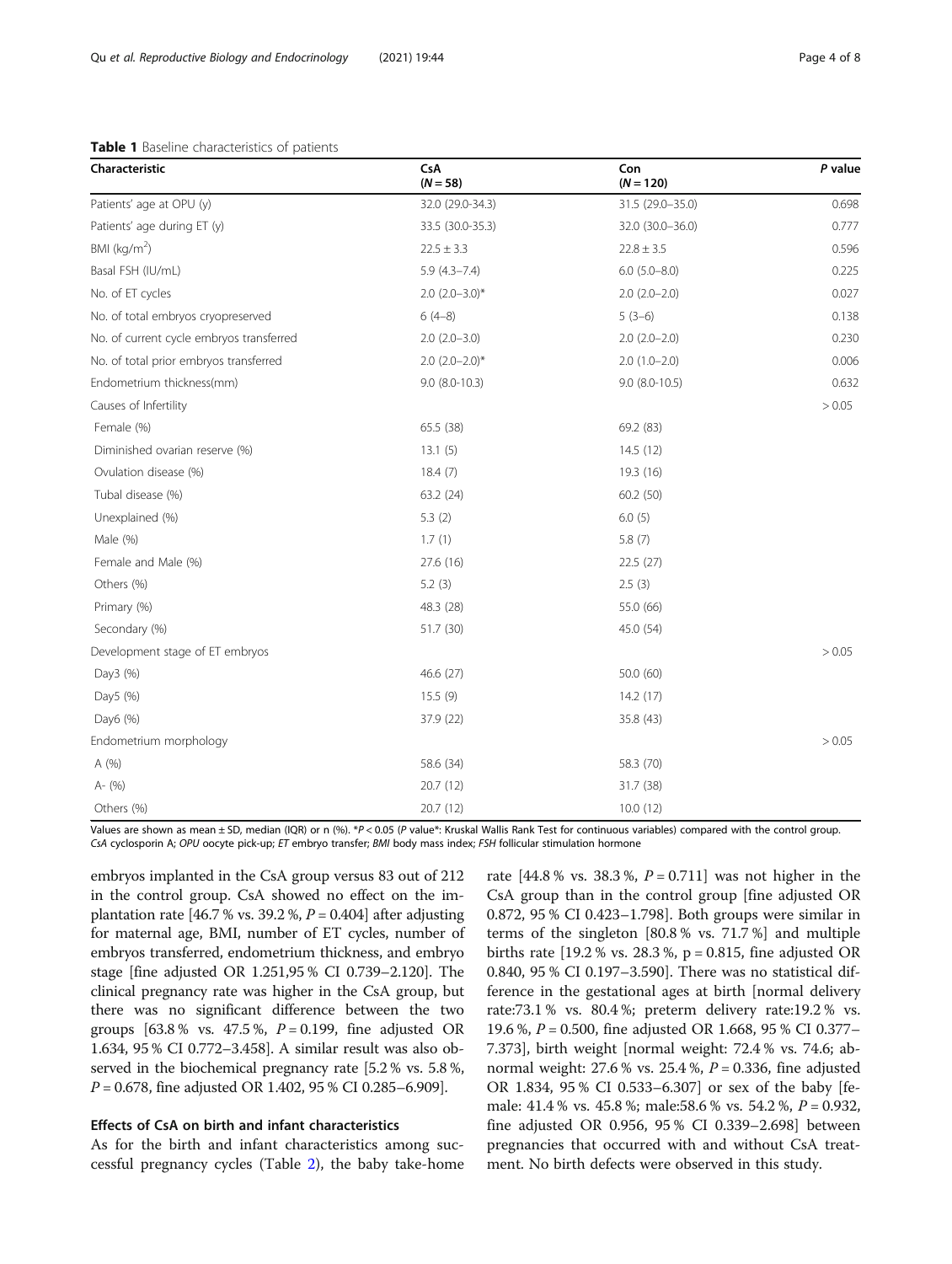| Outcome                                  | <b>CsA</b>    | <b>Con</b>    | <b>Unadiusted</b><br>OR (95 % CI) | <b>Rough Adjusted</b><br>OR (95 % CI) | <b>Fine Adjusted</b><br>OR (95 % CI) |
|------------------------------------------|---------------|---------------|-----------------------------------|---------------------------------------|--------------------------------------|
| Implantation rate <sup>a</sup> (%)       | 46.7 (50/107) | 39.2 (83/212) | 1.363 (0.853-2.180)               | 1.134(0.678-1.898)                    | 1.251 (0.739-2.120)                  |
| Biochemical pregnancy <sup>a</sup> (%)   | 5.2(3/58)     | 5.8 (7/120)   | $0.881$ (0.219-3.536)             | 1.176 (0.264-5.232)                   | 1.402 (0.285-6.909)                  |
| Clinical pregnancy <sup>a</sup> (%)      | 63.8 (37/58)  | 47.5 (57/120) | 2.194 (1.140-4.224)               | 1.574 (0.762-3.249)                   | 1.634 (0.772-3.458)                  |
| Take-home baby rate <sup>a</sup> (%)     | 44.8 (26/58)  | 38.3 (46/120) | 1.307 (0.693-2.466)               | $0.848(0.416 - 1.728)$                | 0.872 (0.423-1.798)                  |
| Singleton rate <sup>a</sup> (%)          | 80.8 (21/26)  | 71.7 (33/46)  | 1.00                              | 1.00                                  | 1.00                                 |
| Multiple births rate <sup>a</sup> (%)    | 19.2 (5/26)   | 28.3 (13/46)  | $0.604(0.188 - 1.943)$            | $0.795(0.218 - 2.901)$                | $0.840(0.197 - 3.590)$               |
| Gestation at birth (wk) <sup>a</sup> (%) |               |               |                                   |                                       |                                      |
| Normal, 37+                              | 73.1 (19/26)  | 80.4 (37/46)  | 1.00                              | 1.00                                  | 1.00                                 |
| Preterm, $<$ 37                          | 19.2 (5/26)   | 19.6 (9/46)   | 1.082 (0.318-3.684)               | 1.355 (0.357-5.144)                   | 1.668 (0.377-7.373)                  |
| Birth weight $(kq)^{a}$ (%)              |               |               |                                   |                                       |                                      |
| Normal weight, 2.5-4.0                   | 72.4 (21/29)  | 74.6 (44/59)  | 1.00                              | 1.00                                  | 1.00                                 |
| Abnormal weight                          | 27.6 (8/29)   | 25.4 (15/59)  | 1.117 (0.410-3.047)               | 1.195 (0.408-3.499)                   | 1.834 (0.533-6.307)                  |
| Very low birth weight, $< 1.5$           | 6.9(2/29)     | 0(0/59)       |                                   |                                       |                                      |
| Low birth weight, $< 2.5$                | 13.8 (4/29)   | 18.6 (11/59)  |                                   |                                       |                                      |
| High birth weight, 4.0+                  | 6.9(2/29)     | 6.8(4/59)     |                                   |                                       |                                      |
| Sex of baby <sup>a</sup> $(\%)$          |               |               |                                   |                                       |                                      |
| Female                                   | 41.4 (12/29)  | 45.8 (27/59)  | 1.00                              | 1.00                                  | 1.00                                 |
| Male                                     | 58.6 (17/29)  | 54.2 (32/59)  | 1.195 (0.486-2.937)               | $0.834(0.311 - 2.235)$                | 0.956 (0.339-2.698)                  |
| Birth defects (%)                        | 0(0/29)       | 0(0/59)       |                                   |                                       |                                      |

<span id="page-4-0"></span>Table 2 Clinical outcomes of patients following CsA vs. conventional treatment

Values are shown as n (%). <sup>a</sup> Rough Adjusted for age and BMI. <sup>a</sup> Fine Adjusted for age, BMI, number of ET cycles, number of ET embryos, endometrium thickness and embryo stage.The reference variable within each sub-category has been arbitrarily designated and given the odds ratio of 1

### Multivariate logistic regression analysis

A binary logistic regression model was used to analyse embryo implantation and clinical pregnancy outcomes. Univariate logistic regression was used to identify variables related to outcomes and existing confounders. Moreover, variables with a univariate P value  $\leq 0.10$  and with known and potential confounders (Table [3](#page-5-0)) were included in the multivariate binary logistic regression model. CsA was not found to be an independent predictor for embryo implantation [fine adjusted OR 1.251, 95 %CI 0.739–2.120;  $P = 0.404$  or clinical pregnancy [fine adjusted OR 1.634, 95% CI 0.772-3.458;  $P = 0.199$ ] after adjusting for maternal age, BMI, number of ET cycles, number of embryos transferred, endometrium thickness, and embryo stage.

# **Discussion**

Maternal immune tolerance towards a semi-allograft embryo is a prerequisite for normal pregnancy, and an imbalance of the maternal-foetal immune interaction has been verified as an important cause of pregnancy-related diseases [\[1](#page-6-0)–[6,](#page-6-0) [36\]](#page-7-0). Thus, CsA, a typical immunosuppressant, has been introduced to treat some types of pregnancy failures [\[5](#page-6-0)]. However, the indications, effectiveness, and safety of CsA in the treatment of transfer failure remain unclear.

Since this was a retrospective cohort study, we used binary logistic regression to explore the relationship between CsA treatment and pregnancy outcomes. It was found that the application of CsA did not significantly improve the implantation [46.7 % vs. 39.2 %,  $P = 0$ . 404] or clinical pregnancy rate  $[63.8 %$  vs. 47.5%,  $P = 0.199]$ in patients. The patient's age at oocyte pick-up and ET rather than CsA were two real independent predictors of implantation and clinical pregnancy rate. These results indicate that CsA has no beneficial effects on embryo implantation in patients with a history of unexplained transfer failure.

This conclusion was different from that of other studies and our previous findings[[30](#page-7-0), [37](#page-7-0)]. Our previous animal investigation showed the positive role of CsA in improving the biological functions trophoblast cells and inducing maternal-foetal tolerance in miscarriage-prone mice with a high mRNA level of CD80/CD86 [[30](#page-7-0)]. Azizi et al.[[37\]](#page-7-0) reported that CsA improves pregnancy outcomes in a study of 76 RPL patients with raised Th1/ Th2 ratios. In these studies that reported a beneficial effects of CsA on pregnancy outcomes in patients with recurrent pregnancy loss and excessive activation of the maternal immune system were observed. Therefore, the pregnancy-promoting effect of CsA in such studies could be attributed to the immunosuppressive effect that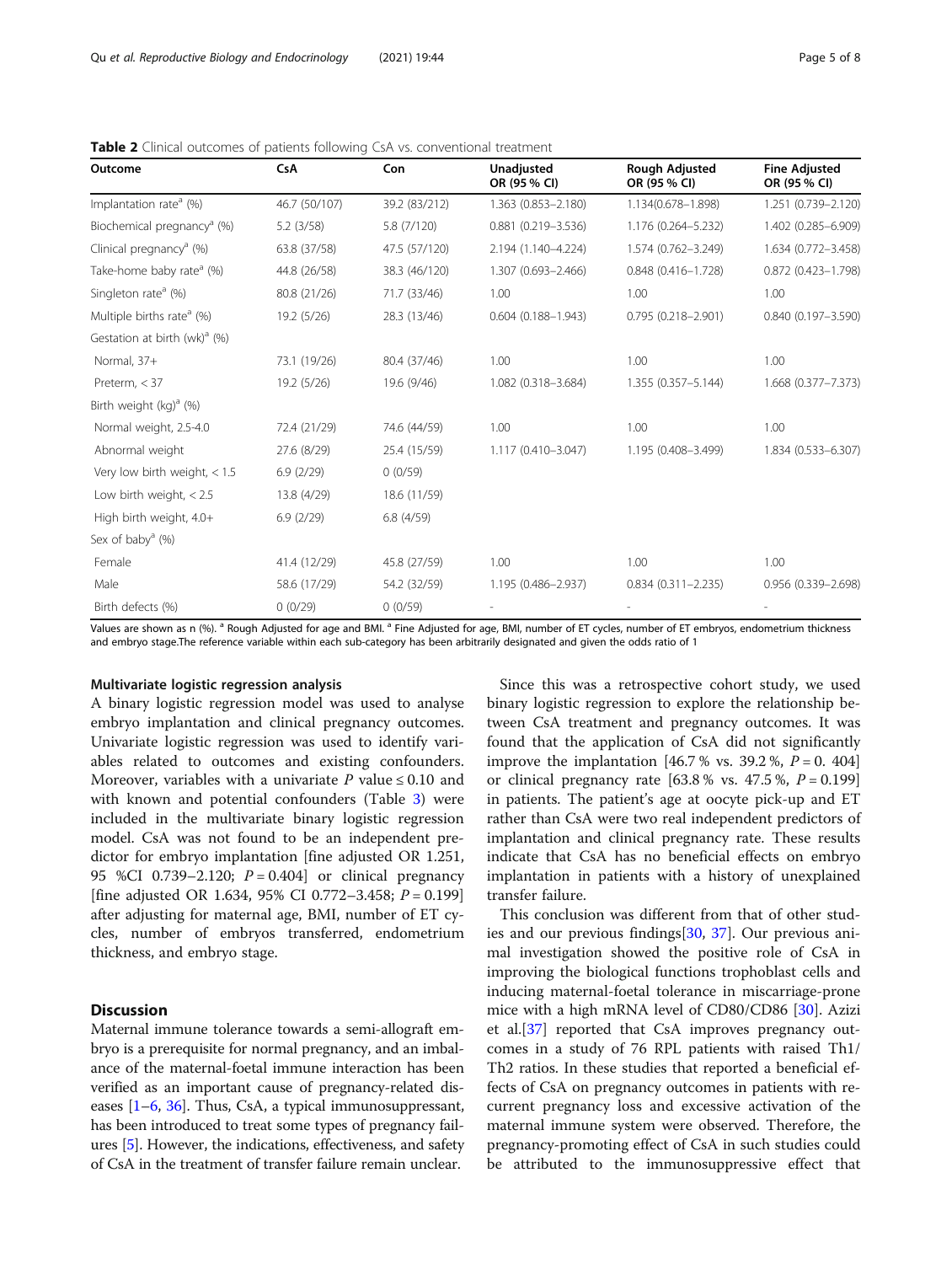<span id="page-5-0"></span>

protected the embryos from an attack by the maternal immune system. However, the factors influencing embryo implantation are complex, and some are unknown. In this study, the included patients had no obvious immune-related disease and were classified as having unexplained transfer failure. Thus, we speculate that CsA may have different effects in different types of transfer failures and may only be effective in certain types of patients. In addition, one study that showed that

implantation rates in a setting of FET are similar and do not change significantly between the first, second, and third transfers, suggesting that true recurrent implantation failure (RIF) is rare  $[38]$  $[38]$ ; thus, we cannot completely rule out that a lack in the difference of effect between the CsA and control groups could have been because patients with one prior failed transfer may not have any underlying unexplained implantation issue. Since we enrolled patients who had accepted at least one

|                             | Implantation <sup>a</sup>  |         | Clinical Pregnancy <sup>a</sup> |         |
|-----------------------------|----------------------------|---------|---------------------------------|---------|
|                             | Fine Adjusted OR (95 % CI) | P value | Fine Adjusted OR (95 % CI)      | P value |
| <b>CsA</b>                  | 1.251 (0.739-2.120)        | 0.404   | 1.634 (0.772-3.458)             | 0.199   |
| Patients' age at OPU (y)    | $0.579(0.399 - 0.841)$     | 0.004   | $0.411(0.234 - 0.721)$          | 0.002   |
| Patients' age during ET (y) | 1.589 (1.097-2.303)        | 0.014   | 2.149 (1.233-3.745)             | 0.007   |
| BMI ( $kg/m2$ )             | 1.078 (1.005-1.157)        | 0.036   | 1.069 (0.966-1.183)             | 0.195   |
| No. of ET cycles            | $0.584(0.344 - 0.993)$     | 0.047   | $0.641(0.315 - 1.307)$          | 0.222   |
| No. of embryos transferred  | $0.515(0.243 - 1.092)$     | 0.083   | 2.171 (0.924-5.099)             | 0.075   |
| Endometrium thickness(mm)   | $0.976(0.866 - 1.100)$     | 0.690   | $0.910(0.773 - 1.072)$          | 0.261   |
| Embryo stage                | 1.546 (0.945-2.530)        | 0.083   | 1.904 (0.937-3.867)             | 0.075   |

CsA Cyclosporin A; OPU oocyte pick-up; ET embryo transfer; BMI body mass index. <sup>a</sup> Fine Adjusted for age, BMI, number of ET cycles, number of ET embryos, endometrium thickness and embryo stage.Multivariate analysis included variables with univariate P value ≤ 0.10 and confounders those were known and potential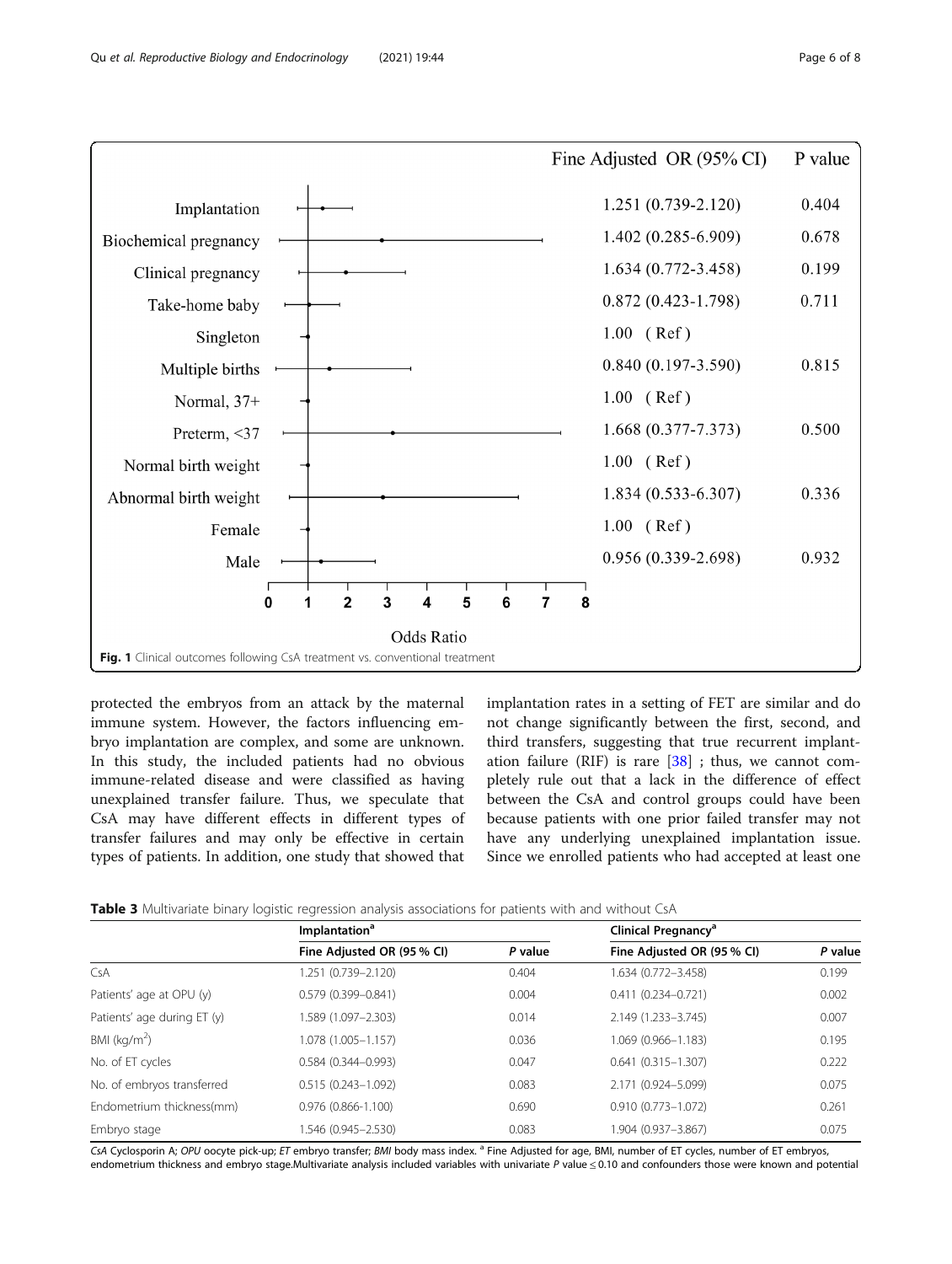<span id="page-6-0"></span>transfer with high-quality embryos but failed to conceive, our study does not provide insight into the possible benefit of CsA in a population with true RIF.

As for the effects of embryo quality on pregnancy outcomes, we recruited only those patients who underwent ET using advanced-stage embryos in this study. However, we did not perform invasive chromosome screening on these transferred embryos because of our limited research conditions, which, if performed, could have reduced the number of transfer failures and abortions caused by chromosomal abnormalities in the embryos. It is still unclear whether there is any difference between the chromosomes of the embryos of the two groups. Further, although CsA did not improve the clinical outcome in patients with high-quality ET, in light of its ability to promote trophoblast function [\[29](#page-7-0), [31\]](#page-7-0), whether it is beneficial in implantation of low-quality embryos with a relatively lower developmental competence needs further investigation.

Other issues that need attention are the side effects and toxicity of CsA. Fortunately, as CsA has been used with a long-term application in organ transplant patients, much attention has already been paid to the developmental toxicity and teratogenicity of this medicine [\[18](#page-7-0), [39,](#page-7-0) [40\]](#page-7-0). The National Transplantation Pregnancy Registry (NTPR) reported that in female recipients, no specific pattern of malformation in their new-borns or no apparent increase in the incidence of smallfor-gestational-age new-borns was observed. Thus, the NTPR suggested that if there is a stable graft function, additional successful pregnancies will be possible [\[40](#page-7-0)]. This study also analysed some birth and infant characteristics to explore the safety of CsA. We observed no difference in birth weight, sex ratio or preterm births between the CsA and control groups. No birth defects were observed in the this study. The duration of CsA treatment was much shorter in transfer failure patients than that in organ transplant patients. Therefore, short-term application of CsA might be safe in patients undergoing ET treatment. A mouse embryo experiment [\[39](#page-7-0)] revealed that CsA showed toxic effects on embryonic growth after the concentration reached 10 µg/mL. Therefore, it is recommended that we carefully choose the doses of CsA in women who accept ART. Although no obvious side effects were found in the new-born babies, offspring health is a serious issue, and we still need a long time to evaluate the potential benefits and hazards of using CsA in clinical practice.

The inherent limitations of this retrospective study include the unavoidable nature of patients' selection of treatment and a small sample size, which might have led to selection bias. Although we had set strict inclusion and exclusion criteria to screen factors that could interfere with our results, we suggest that adequately powered multi-centre randomised clinical trials with long-term follow-up of offspring should be conducted to obtain more precise information about the application of CsA in ART patients.

### **Conclusions**

Our study indicates that CsA has no beneficial effects on the clinical pregnancy outcomes in patients with a history of unexplained transfer failure. Although CsA does not affect infant characteristics, its clinical application in assisted pregnancy therapy requires careful consideration.

#### **Abbreviations**

ART: assisted reproductive treatment.; CsA: Cyclosporin A.; FET: frozen-thawed embryo transfer.; IVF: in vitro fertilization.; ICSI: introcytoplasmic sperm injection.; BMI: body mass index.; FSH: follicle stimulating hormone.; HCG: human chorionic gonadotropin.

#### Acknowledgements

The authors thank Dr. Zhen Yu for his kind help in the statistical analysis and Lei Fu and Yaqin Zou for the collection of pregnancy outcomes.

#### Authors' contributions

WHZ and YL conceived and designed the experiments. DNQ selected the ovarian stimulation according to patients' physical conditions and recorded all the basic information. XMT analyzed the data and wrote the manuscript. LD helped collect the data. The author(s) read and approved the final manuscript.

#### Funding

This work was supported by the Beijing Natural Science Foundation (7202052), Beijing Municipal Administration of Hospitals Clinical Medicine Development of Special Funding Support (XMLX201825), National Natural Science Foundation of China (81471511), New Star Personnel Training Plan of Chao-Yang Hospital (to WHZ CYXX-2017-19) and Famous Doctors Personnel Training Plan of Chao-Yang Hospital (to YL CYMY-2017-21).

#### Availability of data and materials

The datasets used and/or analysed in this study are available from the corresponding author on reasonable request.

#### Ethics approval and consent to participate

Ethical approval was given by the medical ethics committee of Beijing Chao-Yang Hospital. All procedures were performed in accordance with ethical standards developed by the institutional and national research committee. All the participants provided written consent to participate in the study.

#### Consent for publication

Not applicable.

#### Competing interests

The authors declare no competing interests.

### Received: 17 August 2020 Accepted: 7 March 2021 Published online: 16 March 2021

#### References

- 1. Bashiri A, Halper KI, Orvieto R. Recurrent Implantation Failure-update overview on etiology, diagnosis, treatment and future directions. Reprod Biol Endocrinol. 2018;16(1):1–18.
- 2. Coughlan C, Ledger W, Wang Q, Liu F, Demirol A, Gurgan T, et al. Recurrent implantation failure: Definition and management. Reprod Biomed Online. 2014;28(1):14–38.
- Macklon N. Recurrent implantation failure is a pathology with a specific transcriptomic signature. Fertil Steril. 2017;108(1):9–14.
- 4. Bellver J, Simón C. Implantation failure of endometrial origin: What is new? Curr Opin Obstet Gynecol. 2018;30(4):229–36.
- 5. Abdolmohammadi-Vahid S, Danaii S, Hamdi K, Jadidi-Niaragh F, Ahmadi M, Yousefi M. Novel immunotherapeutic approaches for treatment of infertility. Biomed Pharmacother. 2016;84:1449–59.
- 6. Strowitzki T, Germeyer A, Popovici R, von Wolff M. The human endometrium as a fertility-determining factor. Hum Reprod Update. 2006; 12(5):617–30.